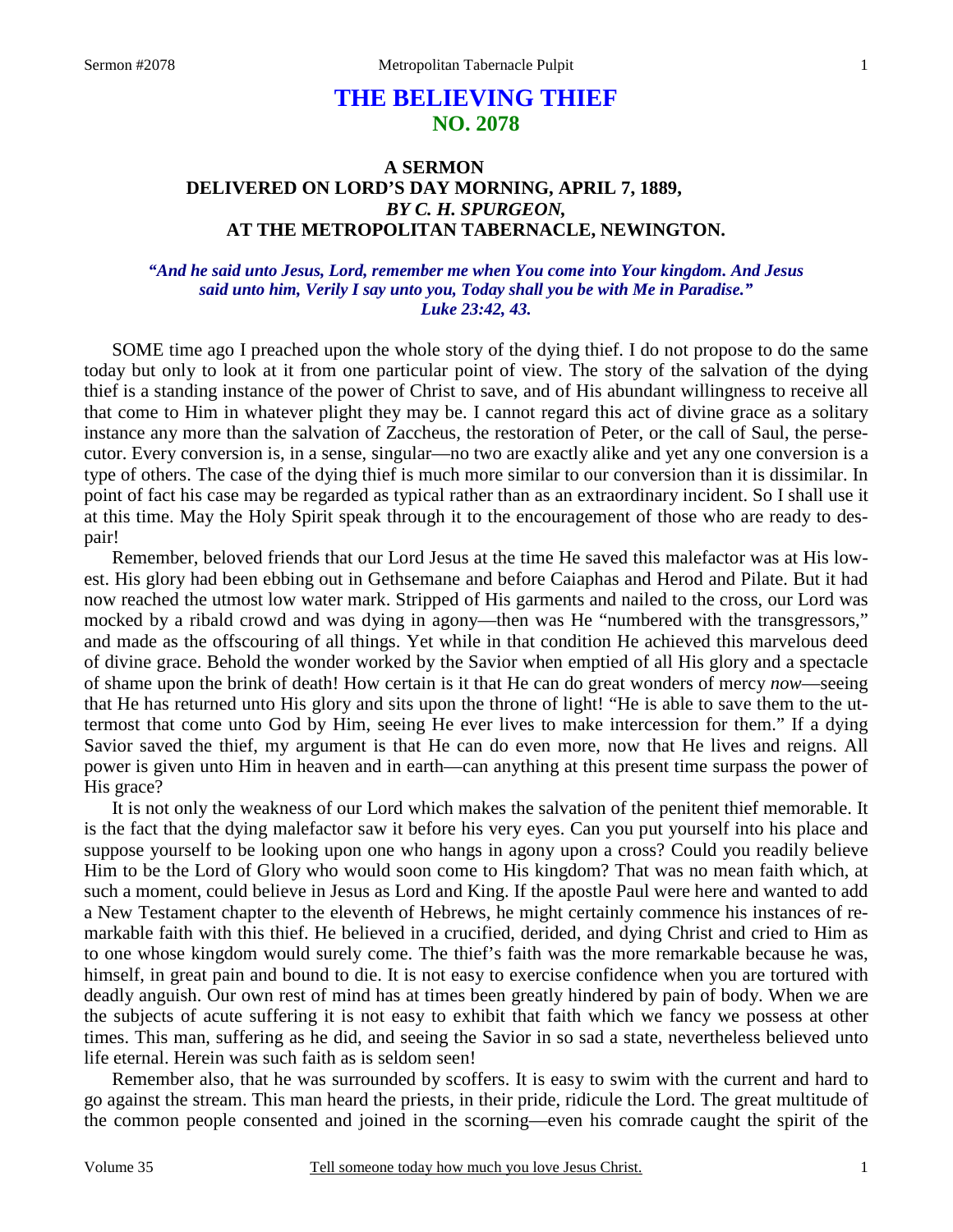hour and also mocked Jesus. And perhaps he did the same for a while. But through the grace of God he was changed and believed in the Lord Jesus in the teeth of all the scorn. His faith was not affected by his surroundings, but he, dying thief as he was, proclaimed his confidence. Like a jutting rock standing out in the midst of a torrent, he declared the innocence of the Christ whom others blasphemed. His faith is worthy of our imitation in its fruits. He had no member that was free except his tongue, and he used that member wisely to rebuke his brother malefactor—and defend *his Lord*. His faith brought forth a brave testimony and a bold confession.

I am not going to praise the thief or his faith—I am going to extol the glory of that divine grace which gave the thief such faith and then freely saved him by its means. I am anxious to show how glorious is the Savior—that Savior to the uttermost, who at such a time could save such a man and give him so great a faith and so perfectly and speedily prepare him for eternal bliss. Behold the power of that divine Spirit who could produce such faith on soil so unlikely and in a climate so unfavorable. Let us enter at once into the center of our sermon. Note first the man who was our Lord's last companion on earth. Note secondly that this same man was our Lord's first companion at the gate of Paradise. And then, thirdly, let us note the sermon which our Lord preaches to us from this act of divine grace. Oh, for a blessing from the Holy Spirit throughout the sermon!

**I.** Carefully NOTE THAT THE CRUCIFIED THIEF WAS OUR LORD'S LAST COMPANION ON EARTH. What sorry company our Lord selected when He was here. He did not consort with the religious Pharisees or the philosophic Sadducees—He was known as "the friend of publicans and sinners." How I rejoice at this! It gives me assurance that He will not refuse to associate with me. When the Lord Jesus made a friend of me He certainly did not make a choice which brought Him credit. Do you think He gained any honor when He made a friend of you? Has He ever gained anything by befriending us?

No, my brethren, if Jesus had not stooped very low He would not have come to me. And if He did not seek the most unworthy He might not have come to you. You feel it so and you are thankful that He came "not to call the righteous, but sinners, to repentance." As the great Physician, our Lord was much with the sick—He went where there was room for Him to exercise His healing art. The whole have no need of a Physician—they cannot appreciate Him—and therefore He did not frequent their abodes. But after all, our Lord did make a good choice when He saved you and me. For in us He has found abundant room for His mercy and grace. There has been plenty of elbow room for His love to work within the awful emptiness of our necessities and sins. And therein He has done great things for us, and we are glad. Lest any here should be despairing and say, "He will never look on me," I want you to notice that the last companion of Christ on earth was a sinner and no ordinary sinner. He had broken even the laws of man, for he was a robber. One calls him "a brigand," and I suppose it is likely to have been the case. The brigands of those days mixed murder with their robberies—he was probably a freebooter in arms against the Roman government—making this a pretext for plundering as he had opportunity. At last he was arrested and was condemned by a Roman tribunal, which, on the whole, was usually just, and in this case was certainly just.

He himself confessed the justice of his condemnation. The malefactor who believed upon the cross was a convict who had lain in the condemned cell and was then undergoing execution for his crimes. A convicted felon was the person with whom our Lord last consorted upon earth. What a lover of the souls of guilty men is Jesus! How He stoops to the very lowest of mankind! To this most unworthy of men the Lord of Glory, before He gave up His life, spoke with matchless grace! He spoke to him such wondrous words as never can be excelled if you search the Scriptures through—"Today shall you be with Me in Paradise"!

I do not suppose that anywhere in this Tabernacle there will be found a man who has been convicted before the Law or who is even chargeable with a crime against common honesty. But if there should be such a person among my hearers, I would invite him to find pardon and change of heart though our Lord Jesus Christ. You may come to Him whoever you may be. For this man did. Here is a specimen of one who had gone to the extremes of guilt and who acknowledged that he had done so. He made no excuse and sought no cloak for his sin. He was in the hands of justice, confronted with execution—and yet he believed in Jesus and breathed a humble prayer to Him—and he was saved upon the spot! As is the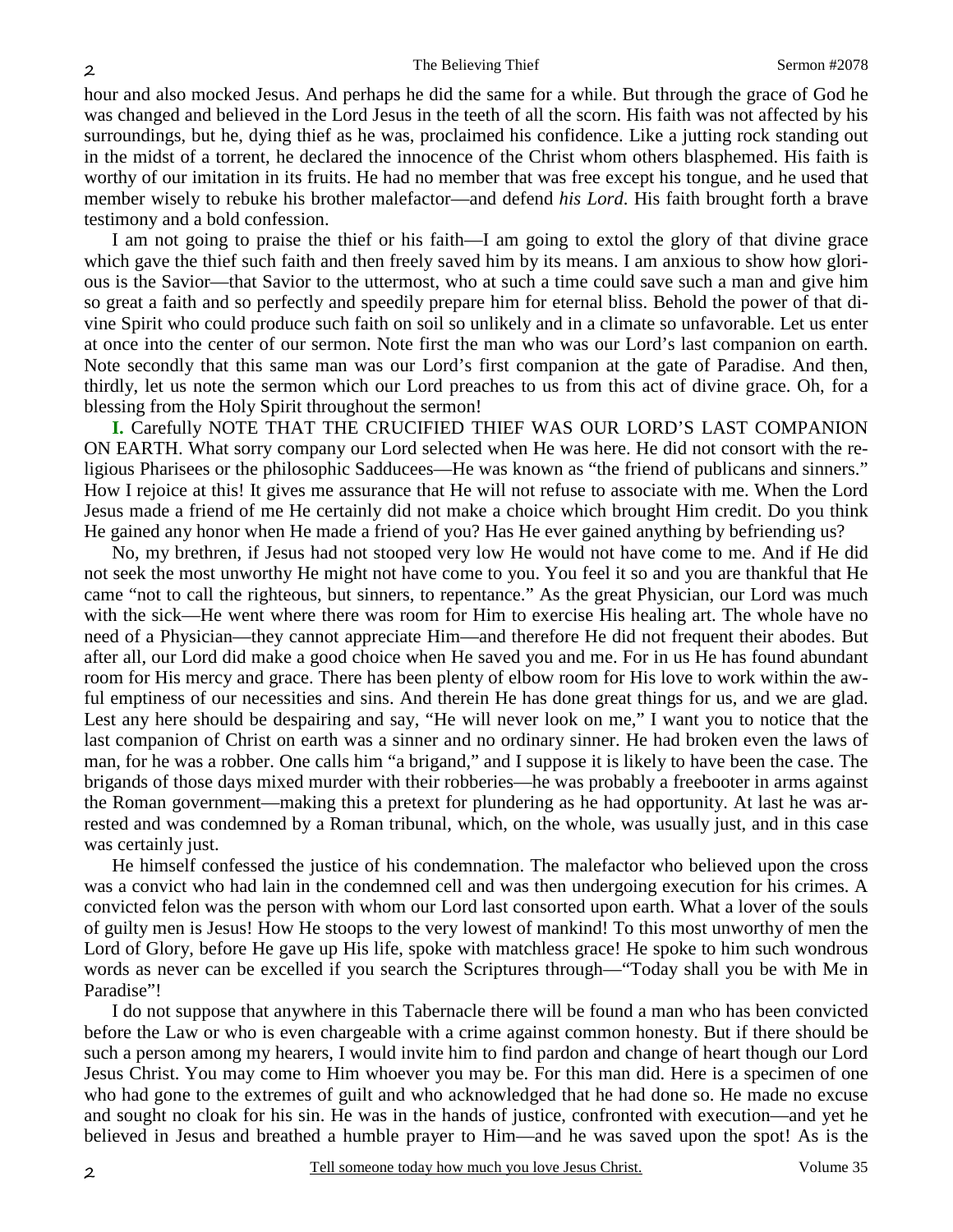sample, such is the bulk. Jesus saves others of like kind. Let me, therefore, put it very plainly here so that no one may misunderstand me—none of you are excluded from the infinite mercy of Christ! However great your iniquity—if you believe in Jesus, He will save you!

This man was not only a sinner, he was a sinner newly awakened. I do not suppose that he had seriously thought of the Lord Jesus before. According to the other evangelists he appears to have joined with his fellow thief in scoffing at Jesus. If he did not actually himself use opprobrious words he was so far consenting that the evangelist did him no injustice when he said, "The thieves also, which were crucified with Him, cast the same in His teeth." But, now, suddenly, he wakes up to the conviction that the man who is dying at his side is something more than a man. He reads the title over His head and believes it to be true—"This is Jesus the King of the Jews." Thus believing, he makes his appeal to the Messiah, whom he had so newly found, and commits himself to His hands. My hearer, do you see this truth of God—that the *moment* a man knows Jesus to be the Christ of God he may at once put his trust in Him and be saved? A certain preacher, whose gospel was very doubtful, said, "Do you, who have been living in sin for fifty years, believe that you can in a moment be made clean through the blood of Jesus?" I answer, "Yes, we do believe that in one moment, through the precious blood of Jesus, the blackest soul can be made white. We believe that in a single instant the sins of sixty or seventy years can be absolutely forgiven, and that the old nature which has gone on growing worse and worse can receive its death wound, and eternal life may be implanted in the soul at once."

It was so with this man. He had reached the end of his tether, but all of a sudden he woke up to the assured conviction that the Messiah was at his side—and believing—he looked to Him and lived! So now, my brothers and sisters, if you have never in your life before been the subject of any religious conviction—if you have lived up till now an utterly ungodly life—if now you will believe that God's dear Son has come into the world to save men from sin and will sincerely confess your sin and trust in Him you shall be immediately saved. Yes, while I speak the word, the deed of divine grace may be accomplished by that glorious One who has gone up into heaven with omnipotent power to save. I desire to put this case very plainly—this man who was the last companion of Christ upon earth was a sinner in misery. His sins had found him out—he was now enduring the reward of his deeds. I constantly meet with persons in this condition—they have lived a life of wantonness, excess, and carelessness and they begin to feel the fire-flakes of the tempest of wrath falling upon their flesh. They dwell in an earthly hell—a prelude of eternal woe! Remorse, like an asp, has stung them, and set their blood on fire—they cannot rest, they are troubled day and night. "Be sure your sin will find you out." It has found them out and arrested them, and they feel the strong grip of conviction. This man was in that horrible condition—what is more, he was in the absolutely extreme. He could not live long—the crucifixion was sure to be fatal. In a short time his legs would be broken to end his wretched existence. He, poor soul, had but a short time to live—only the space between noon and sundown. But it was long enough for the Savior, who is mighty to save! Some are very much afraid that people will put off coming to Christ if we state this.

I cannot help what wicked men do with the truth of God, but I shall state it all the same. If you are now within an hour of death, believe in the Lord Jesus Christ and you shall be saved. If you never reach your homes again, but drop dead on the road, if you will *now* believe in the Lord Jesus you shall be saved—saved now—on the spot. Looking and trusting to Jesus, He will give you a new heart and a right spirit, and blot out your sins; this is the glory of Christ's grace. How I wish I could extol it in proper language! He was last seen on earth before His death in company with a convicted felon to whom He spoke most lovingly. Come, O you guilty, and He will receive you graciously!

Once more, this thief whom Christ saved at last was a man who could do no good works. If salvation had been by good works he could not have been saved, for he was fastened hand and foot to the tree of doom. It was all over with him as to any act or deed of righteousness. He could say a good word or two but that was all. He could perform no acts. And if his salvation had depended on an active life of usefulness, certainly he never could have been saved. He was also a sinner who could not exhibit a longenduring repentance for sin for he had so short a time to live. He could not have experienced bitter convictions lasting over months and years, for his time was measured by moments and he was on the bor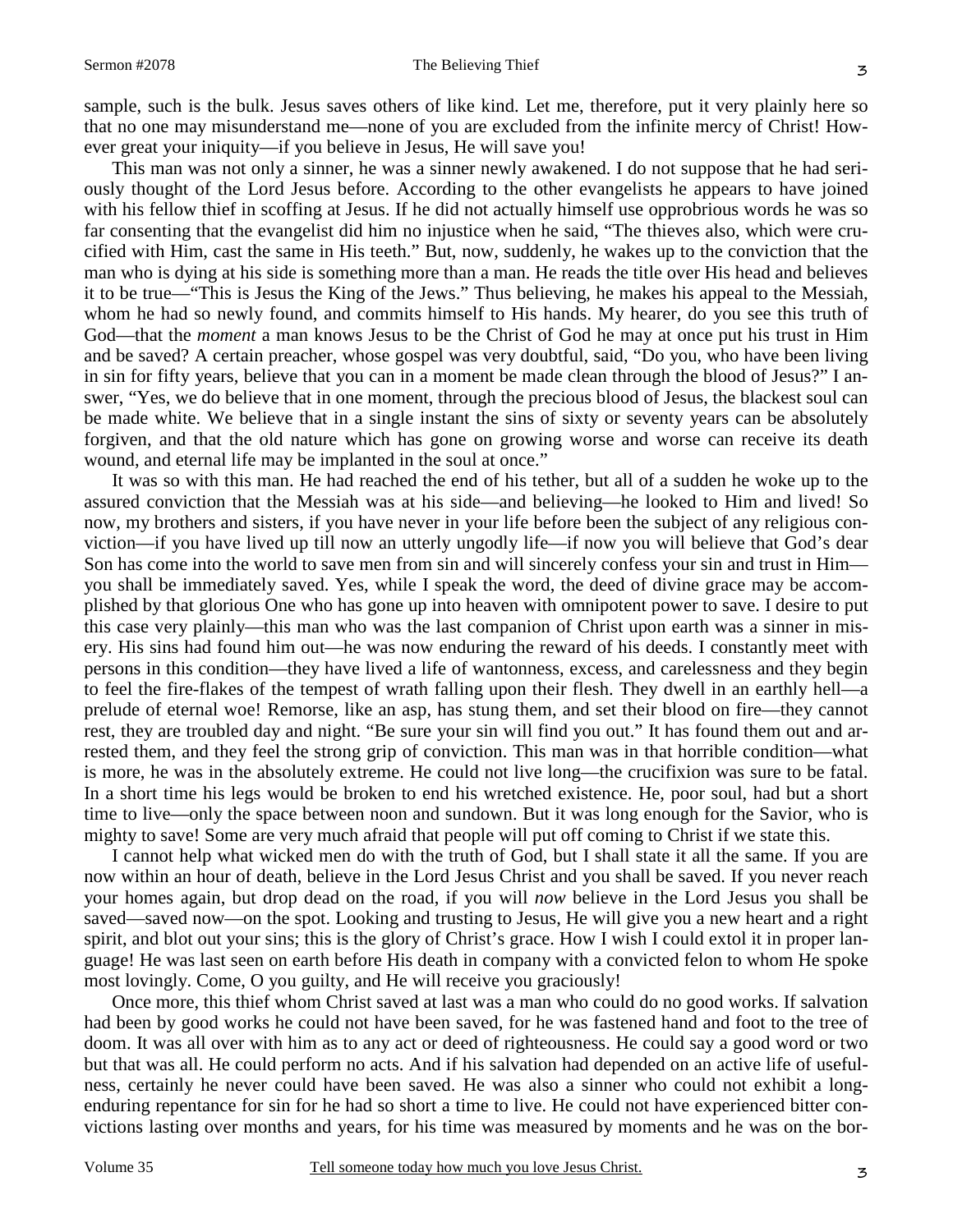ders of the grave. His end was very near, and yet the Savior could save him and did save him so perfectly that the sun went not down till he was in Paradise with Christ! This sinner, whom I have painted to you in colors none too black, was one who believed in Jesus and confessed his faith. He did trust the Lord. Jesus was a man and he called Him so. But he knew that He was also Lord and he called Him so, and said, "Lord, remember me." He had such confidence in Jesus that he knew if He would but only think of him, if Jesus would only remember him when He came into His kingdom; that would be all that he would ask of Him.

Alas, my dear hearers! The trouble with some of you is that you know all about my Lord and yet you do not trust Him. Trust is the saving act. Years ago you were on the verge of really trusting Jesus but you are just as far off from it now as you were then. This man did not hesitate—he grasped the one hope for himself. He did not keep his persuasion of our Lord's Messiahship in his mind as a dry, dead belief. No, he turned it into trust and prayer, "Lord, remember me when You come into Your kingdom." Oh, that in His infinite mercy many of you would trust my Lord this morning! You shall be saved, I am sure you shall; if you are not saved when you trust—I must myself also renounce all hope. This is all that we have done—we looked and we lived and we continue to live because we look to the living Savior. Oh, that this morning, feeling your sin, you would look to Jesus, trust Him and confess that trust! Owning that He is Lord to the glory of God the Father, you must and shall be saved! In consequence of having this faith which saved him, this poor man breathed the humble, but fitting prayer, "Lord, remember me." This does not seem too much to ask. But as he understood it, it meant all that an anxious heart could desire. As he thought of the kingdom he had such clear ideas of the glory of the Savior that he felt that if the Lord would *think* of him, his eternal state would be safe.

Joseph, in prison, asked the chief butler to remember him when he was restored to power. But he forgot him. Our Joseph never forgets a sinner who cried to Him in the low dungeon. In His kingdom He remembers the moans and groans of poor sinners who are burdened with a sense of sin. Can you not pray this morning and thus secure a place in the memory of the Lord Jesus?

Thus I have tried to describe the thief. And after having done my best I shall fail of my objective unless I make you see that whatever this thief was—he is a picture of what *you* are. Especially if you have been a great offender and if you have been living long without caring for eternal things! And yet you, even you, may do as that thief did. You may believe that Jesus is the Christ and commit your souls into His hands and He will save you as surely as He saved the condemned brigand. Jesus graciously says, "Him that comes to Me I will in no wise cast out." This means that if you come and trust Him, whoever you may be, He will for no reason and on no ground and under no circumstances ever cast you out. Do you catch that thought? Do you feel that it belongs to you and that if you come to Him you shall find eternal life? I rejoice if you so far perceive the truth. Few persons have so much contact with desponding and despairing souls as I have. Poor, cast down ones, write to me continually. I scarcely know why. I have no especial gift of consolation but I gladly lay myself out to comfort the distressed and they seem to know it. What joy I have when I see a despairing one find peace! I have had this joy several times during the week just ended. How much I desire that any of you who are breaking your hearts because you cannot find forgiveness, would come to my Lord and trust Him and enter into rest! Has He not said, "Come unto Me, all you that labor and are heavy laden and I will give you rest"? Come and try Him and that rest shall be yours.

**II.** In the second place, NOTE THAT THIS MAN WAS OUR LORD'S COMPANION AT THE GATE OF PARADISE. I am not going into any speculations as to where our Lord went when He quit the Body which hung on the cross. It would seem from some Scriptures that He descended into the lower parts of the earth—that He might fulfill all things. But He very rapidly traversed the regions of the dead. Remember that He died perhaps an hour or two before the thief, and during that time the eternal glory flamed through the underworld, and was flashing through the gates of Paradise just when the pardoned thief was entering the eternal world. Who is this that enters the pearly gate at the same moment as the King of Glory? Who is this favored companion of the Redeemer? Is it some honored martyr? Is it a faithful apostle? Is it a patriarch like Abraham? Or a prince like David? It is none of these. Behold and be amazed at sovereign grace! He that goes in at the gate of Paradise with the King of Glory is a *thief*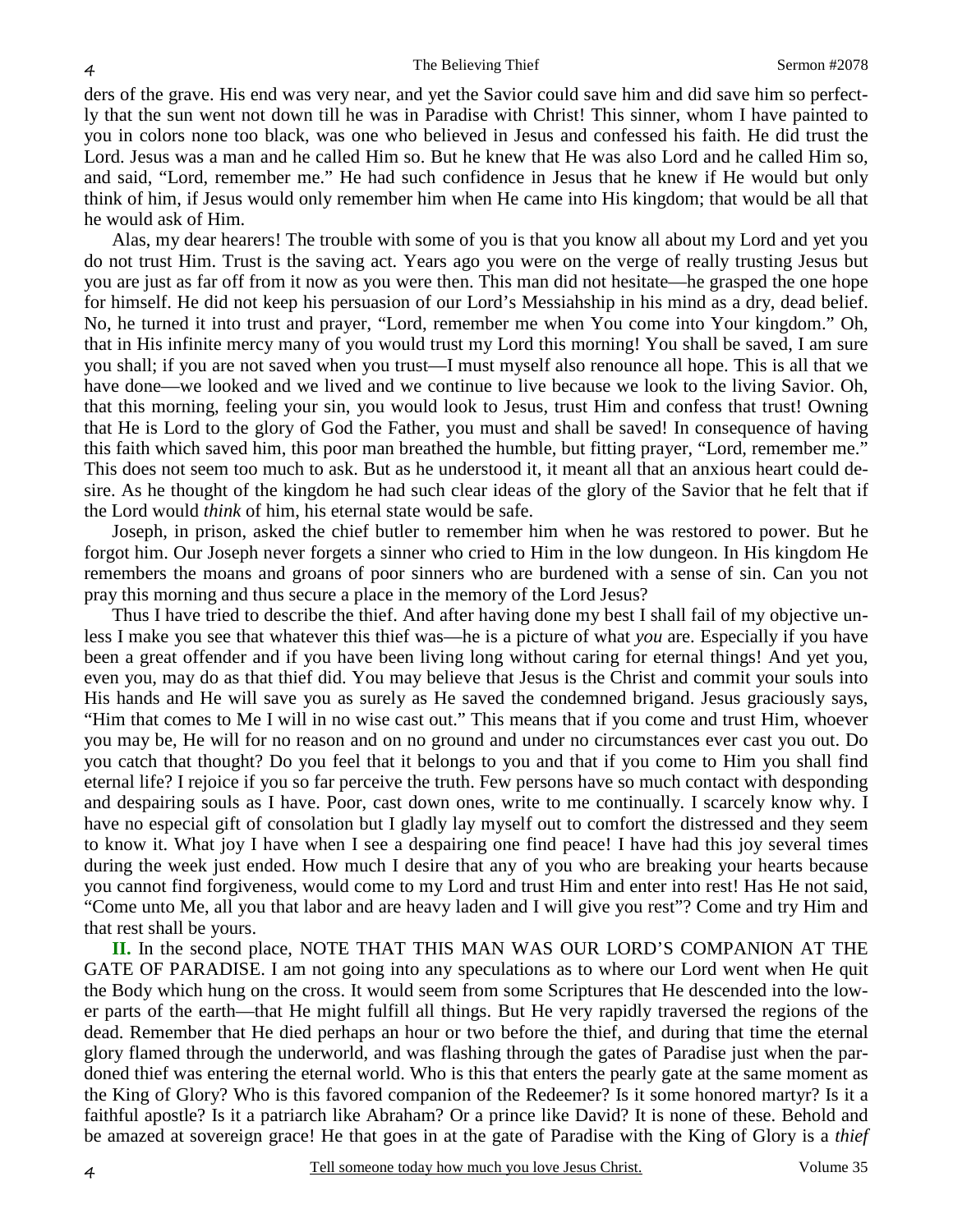who was saved in the article of death. He is saved in no inferior way and received into bliss in no secondary style. Verily there are last which shall be first!

Here I would have you notice the condescension of our Lord's choice. The comrade of the Lord of Glory for whom the cherub turns aside his sword of fire is no great one, but a newly-converted malefactor. And why? I think the Savior took him with Him as a specimen of what He meant to do. He seemed to say to all the heavenly powers, "I bring a sinner with Me; he is a sample of the rest." Have you ever heard of him who dreamed that he stood outside the gate of heaven and while there he heard sweet music from a band of venerable persons who were on their way to Glory? Inquiring "What are these?" he was told that they were the goodly fellowship of the prophets. He sighed and said, "Alas, I am not one of those." He waited a while and another band of shining ones drew near, who also entered heaven with hallelujahs and when he inquired, "Who are these and from where have they come?" the answer was, "These are the glorious company of the apostles." Again he sighed and said, "I cannot enter with them." Then came another body of men, white-robed and bearing palms in their hands who marched amid great acclamation into the golden city. These he learned were the noble army of martyrs. And again he wept and said, "I cannot enter with these." In the end he heard the voices of much people and saw a greater multitude advancing among whom he perceived Rahab and Mary Magdalene, David and Peter, Manasseh and Saul of Tarsus, and he espied especially the thief who died at the right hand of Jesus. These all entered in a strange company. Then he eagerly inquired, "Who are these?" and they answered, "This is the host of sinners saved by divine grace." Then was he exceedingly glad, and said, "I can go in with these." But he thought there would be no shouting at the approach of this company, and that they would enter heaven without song; instead of which there seemed to rise a seven-fold hallelujah of praise unto the Lord of love, for there is joy in the presence of the angels of God over sinners that repent!

I invite any poor soul here that can neither aspire to serve Christ, nor to suffer for Him as yet, nevertheless to come in with other believing sinners—in the company of Jesus who now sets before us an open door.

While we are handling this text, note well the blessedness of the place to which the Lord called this penitent. Jesus said, "*Today* shall you be with Me in Paradise." Paradise means a garden—a garden filled with delights. The Garden of Eden is the type of heaven. We know that Paradise means heaven, for the apostle speaks of such a man caught up into Paradise, and he calls it the third heaven. Our Savior took this dying thief into the Paradise of infinite delight, and this is where He will take all of us sinners who believe in Him! If we trust Him, we shall ultimately be with Him in Paradise!

The next word is better still. Note the glory of the society to which this sinner is introduced—"Today shall you be with Me in Paradise." If the Lord said, "Today shall you be with Me," we should not need Him to add another word. Where He is, is heaven to us! He added the word, "Paradise," because otherwise none could have guessed where He was going. Think of it, you uncomely soul. You are to dwell with the altogether lovely One forever! You poor and needy ones—you are to be with Him in His glory, in His bliss, in His perfection; where He is and as He is, you shall be! The Lord looks into those weeping eyes of yours this morning, and He says, "Poor sinner, you shall one day be with Me." I think I hear you say, "Lord, that is bliss too great for such a sinner as I am." But He replies—I have loved you with an everlasting love—therefore with lovingkindness will I draw you, till you shall be with Me where I am. The stress of the text lies in the speediness of all this. "Verily I say unto you, *today* shall you be with Me in Paradise." "Today." You shall not lie in purgatory for ages, nor sleep in limbo for so many years, but you shall be ready for bliss at once, and at once you shall enjoy it!

The sinner was hard by the gates of hell, but almighty mercy lifted him up, and the Lord said, "Today shall you be with Me in Paradise." What a change from the cross to the crown, from the anguish of Calvary to the glory of the New Jerusalem! In those few hours the beggar was lifted from the dunghill and set among princes! "Today shall you be with Me in Paradise." Can you measure the change from that sinner—loathsome in his iniquity when the sun was at high noon—to that same sinner clothed in pure white, and accepted in the Beloved, in the Paradise of God, when the sun went down? O glorious Savior, what marvels You can work! How rapidly can You work them! Please notice, also, the majesty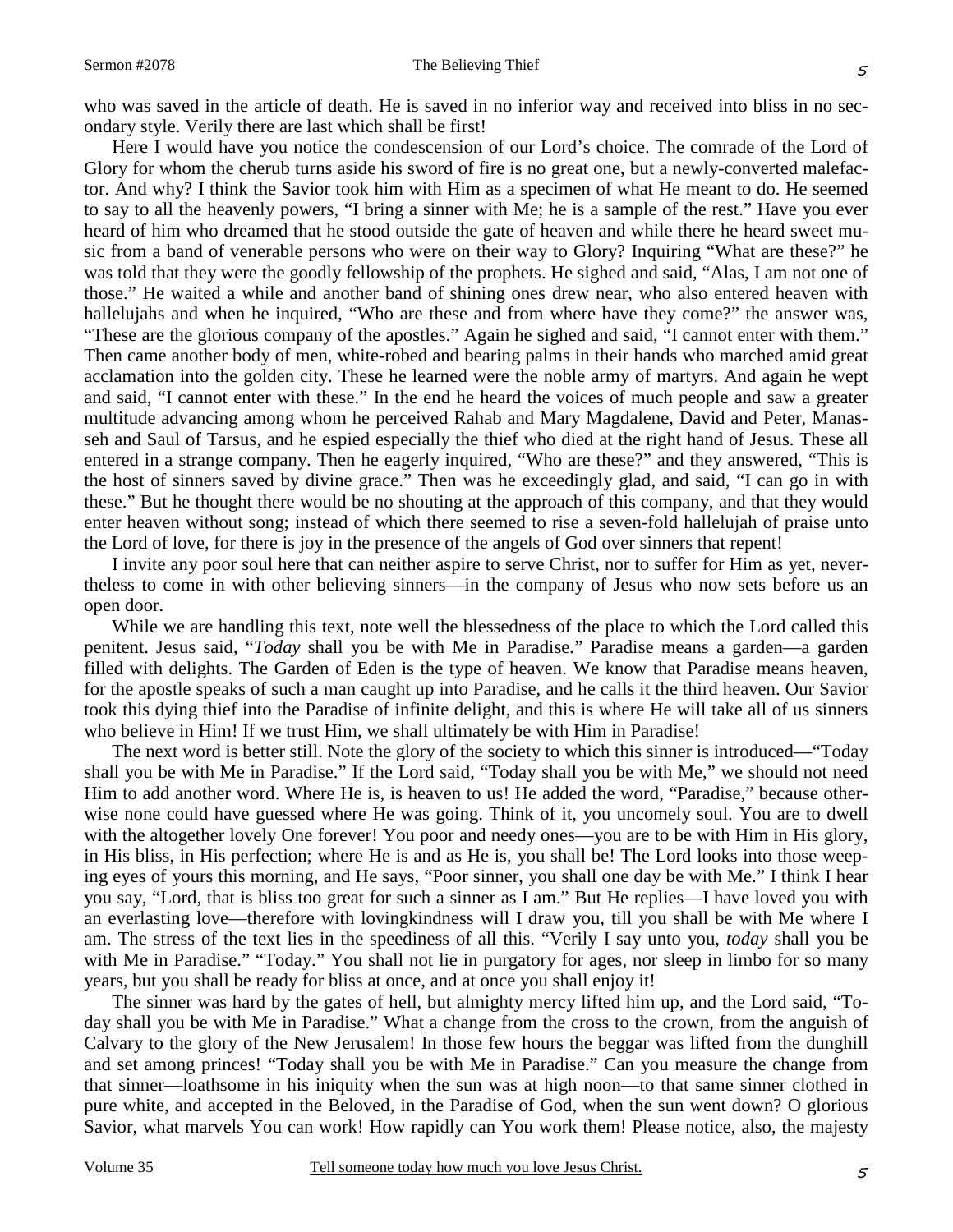of the Lord's grace in this text. The Savior said to him, "Verily I say unto you, today shall you be with Me in Paradise." Our Lord gives His own will as the reason for saving this man. "*I* say." He says it, who claims the right thus to speak! It is He who will have mercy on whom He will have mercy, and will have compassion on whom He will have compassion! He speaks royally, "Verily I say unto you." Are they not imperial words? The Lord is a King in whose word there is power. What He says none can deny. He that has the keys of hell and of death says, "I say unto you, today shall you be with Me in Paradise." Who shall prevent the fulfillment of His word? Notice the certainty of it. He says, "Verily." Our blessed Lord on the cross returned to His old majestic manner as He painfully turned His head and looked on His convert. He was likely to begin His preaching with," Verily, verily, I say unto you." And now that He is dying, He uses His favorite manner, and says, "Verily." Our Lord took no oath—His strongest asseveration was, "Verily, verily." To give the penitent the plainest assurance, He says, "Verily I say unto you, today shall you be with Me in Paradise." In this the thief had an absolutely indisputable assurance that though he must die, yet he would live and find himself in Paradise with his Lord!

I have thus shown you that our Lord passed within the pearly gate in company with one to whom He had pledged Himself. Why should not you and I pass through that pearly gate in due time, clothed in His merit, washed in His blood and resting on His power? One of these days angels will say of you and of me, "Who is this that comes up from the wilderness, leaning upon her beloved?" The shining ones will be amazed to see some of us coming. If you have lived a life of sin until now, and yet shall repent and enter heaven—what amazement there will be in every golden street to think that you have come there! In the early Christian church, Marcus Caius Victorinus was converted, but he had reached so great an age, and had been so gross a sinner that the pastor and church doubted him. He gave, however, clear proof of having undergone the divine change, and then there were great acclamations and many shouts of, "Victorinus has become a Christian!" Oh, that some of you big sinners might be saved! How gladly would we rejoice over you! Why not? Would it not glorify God? The salvation of this convicted highwayman has made our Lord illustrious for mercy even unto this day—would not your case do the same? Would not saints cry, "Hallelujah! Hallelujah!" if they heard that some of you had been turned from darkness to marvelous light? Why should it not be? Believe in Jesus and it is so!

## **III.** Now I come to my third and most practical point—NOTE THE LORD'S SERMON TO US FROM ALL THIS.

The devil wants to preach this morning a bit. Yes, Satan asks to come to the front and preach to you. But he cannot be allowed. Out of here, you deceiver! Yet I should not wonder if he gets at some of you when the sermon is over, and whispers, "You see, you can be saved at the very last. Put off repentance and faith; you may be forgiven on your deathbed." Sirs, you know who it is that would ruin you by this suggestion; abhor his deceitful teaching! Do not be ungrateful because God is kind; do not provoke the Lord because He is patient. Such conduct would be unworthy and ungrateful. Do not run an awful risk because one escaped the tremendous peril. The Lord will accept all who repent. But how do you know that you will repent? It is true that one thief was saved—but the other thief was lost. One is saved and we may not despair. The other is lost and we may not presume. Dear friends, I trust you are not made of such diabolical stuff as to fetch from the mercy of God an argument for continuing in sin. If you do, I can only say of you, that your damnation will be just; you will have brought it upon yourselves.

Consider now the teaching of our Lord—see the glory of Christ in salvation. He is ready to save at the last moment. He was just passing away—His foot was on the doorstep of the Father's house. Up comes this poor sinner, the last thing at night—at the eleventh hour—and the Savior smiles and declares that He Himself will not enter except with this belated wanderer. At the very gate He declares that this seeking soul shall enter with Him. There was plenty of time for him to have come before—you know how apt we are to say, "You have waited to the last moment. I am just going off, and I cannot attend to you now." Our Lord had His dying pangs upon Him, and yet He attends to the perishing criminal and permits him to pass through the heavenly portal in His company. Jesus easily saves the sinners for whom He painfully died. Jesus loves to rescue sinners from going down into the pit. You will be very happy if you are saved but you will not be one half as happy as He will be when He saves you. See how gentle He is—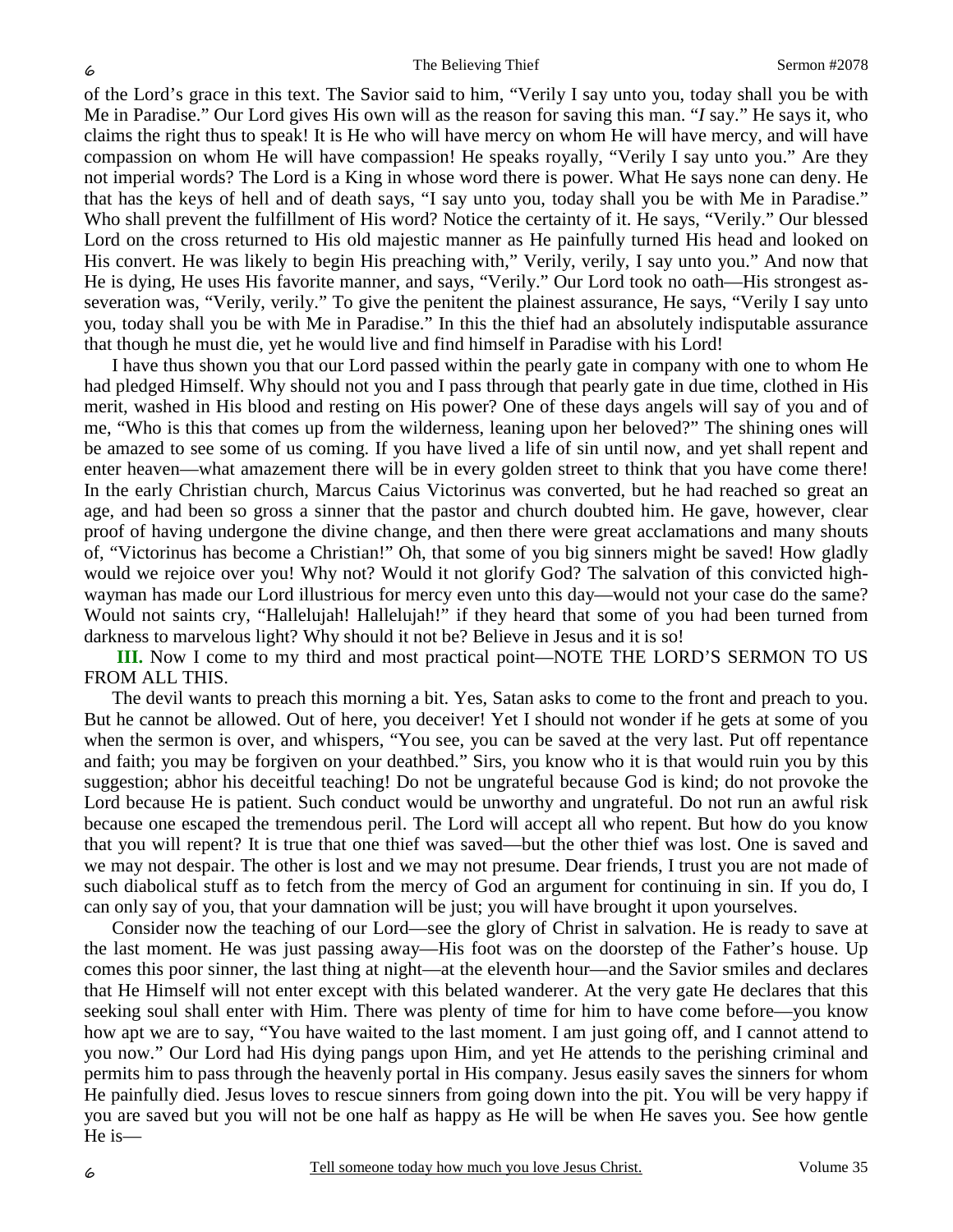### *"His hand no thunder bears, No terror clothes His brow; No bolts to drive our guilty souls To fiercer flames below."*

He comes to us full of tenderness with tears in His eyes, mercy in His hands and love in His heart. Believe Him to be a great Savior of great sinners. I have heard of one who had received great mercy who went about saying, "He is a great forgiver." And I would have you say the same. You shall find your transgressions put away and your sins pardoned once and for all if you trust Him now.

The next doctrine Christ preaches from this wonderful story is faith in its permitted attachment. This man believed that Jesus was the Christ. The next thing he did was to appropriate that Christ. He said, "Lord, remember me." Jesus might have said, "What have I to do with you, and what have you to do with Me? What has a thief to do with the perfect One?" Many of you good people try to get as far away as you can from the erring and fallen. They might infect your innocence! Society claims that we should not be familiar with people who have offended against its laws. We must not be seen associating with them, for it might discredit us. Infamous bosh! Can anything discredit sinners such as we are by nature and by practice? If we know ourselves before God, are we not degraded enough in and of ourselves? Is there anybody, after all, who is worse than we are when we see ourselves in the faithful glass of the Word of God? As soon as ever a man believes that Jesus is the Christ, let him hook himself on to Him. The moment you believe Jesus to be the Savior, seize upon Him as *your* Savior. If I remember rightly, Augustine called this man, "Latro laudabilis et mirabilis," a thief to be praised and wondered at—who dared, as it were—to seize the Savior for his own. In this he is to be imitated. Take the Lord to be yours and you have Him! Jesus is the common property of all sinners who are bold enough to take Him! Every sinner who has the will to do so may take the Lord home with Him. He came into the world to save the sinful. Take Him by force as robbers take their prey. The kingdom of heaven suffers the violence of daring faith. Get Him and He will never get Himself away from you. If you trust Him, He must save you.

Next, notice the doctrine of faith in its immediate power—

*"The moment a sinner believes, And trusts in his crucified God, His pardon at once he receives, Redemption in full through His blood."* 

"Today shall you be with Me in Paradise." He has no sooner believed than Christ gives him the seal of his believing in the full assurance that he shall be with Him forever in His glory. O dear hearts, if you believe this morning, you shall be saved this morning! God grant that you, by His rich grace, may be brought into salvation here on the spot and at once!

The next thing is the nearness of eternal things. Think of that a minute. Heaven and hell are not places far away. You may be in heaven before the clock ticks again. Could we but rend that veil which parts us from the unseen! It is all there and all near. "Today," said the Lord. Within three or four hours at the longest, "shall you be with Me in Paradise." It is so near! A statesman has given us the expression of being "within measurable distance." We are all within measurable distance of heaven or hell. If there is any difficulty in measuring the distance, it lies in its brevity rather than in its length—

### *One gentle sigh the fetter breaks, We scarce can say, 'He's gone,' Before the ransomed spirit takes Its mansion near the throne."*

Oh, that we, instead of trifling about such things because they seem so far away, would solemnly realize them—since they are really so very near! This very day, before the sun goes down, some hearer now sitting in this place may see in his own spirit the realities of heaven or hell. It has frequently happened in this large congregation—someone in our audience has died before the next Sabbath has come round—it may happen this week. Think of that, and let eternal things impress you all the more because they lie so near.